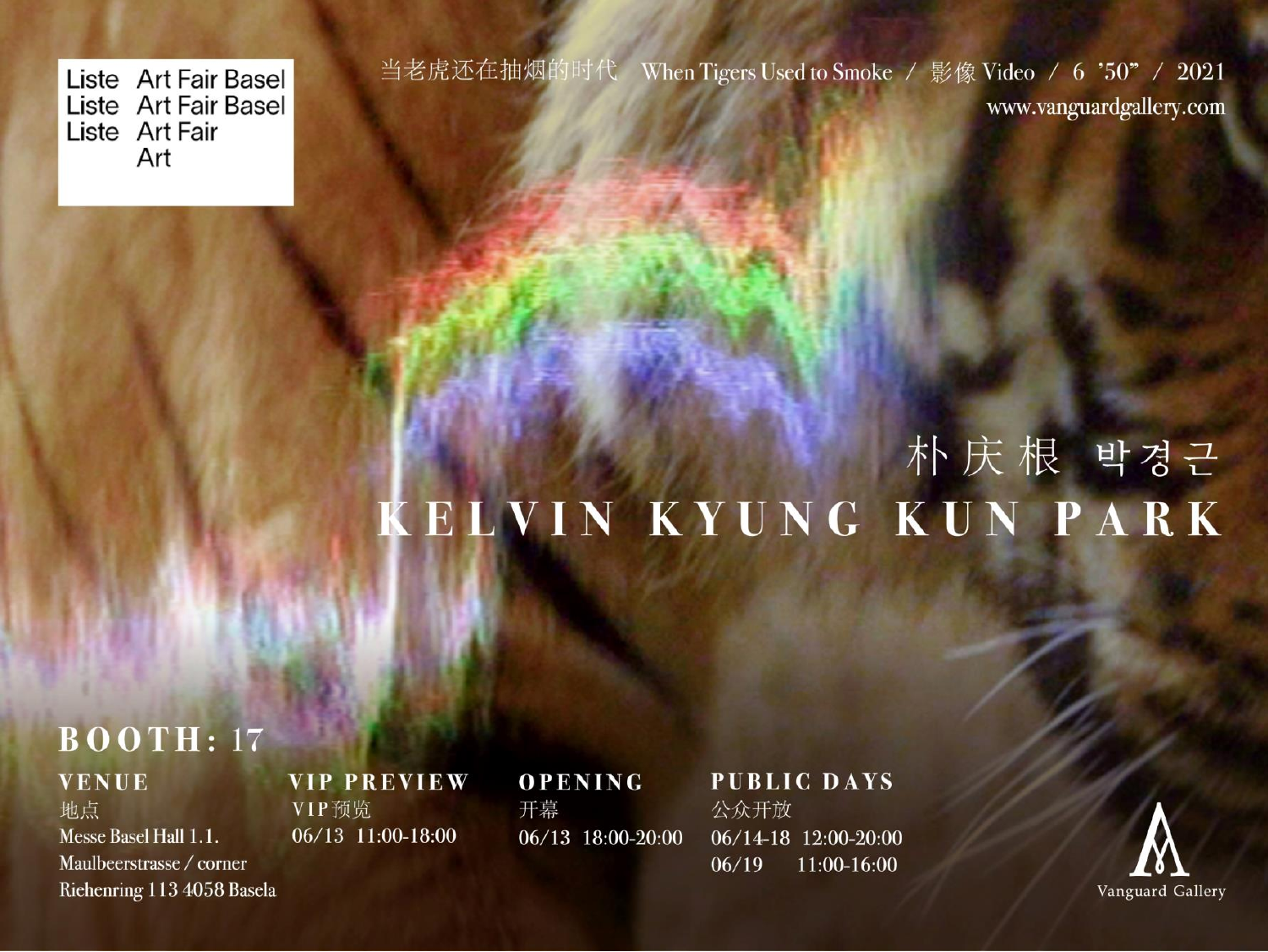#### **When Tigers Used to Smoke**

Vanguard Gallery is pleased to present "When Tigers Used to Smoke", a solo project by Kelvin Kyung Kun Park, at Liste Art Fair Basel 2022, booth No. 17. "When Tigers used to Smoke" consists of digitally processed video images of wild animals shot in the local zoo conveying loneliness and alienation, which aims to examine the threshold between nature and civilization.

Civilization was intended to protect people from nature. However civilization sometimes oppresses human being by robbing their own innate animal instincts. Commercial images of animals work within the frame of anthropomorphism to humanize animals, while in the urban context humans also evolve into beasts driven by desire and ambition. In this series the footage of the beats shot in the local zoo is superimposed by graphics of color and light data from a waveform monitor to create a simultaneous vision of impression and information, which simulates and upgrades the communication system among mammals including humans; while in "Tiger Wolf" a figure wanders around the empty streets of the central business district of Seoul during the pandemic, just as a trapped animal. "When Tigers Used to Smoke" allows the viewer to see the dismantled, fluid, and even dislocated living beings in action, thereby to re-imagine humanity in that context, and to reexamine human beings' position in civilization and nature.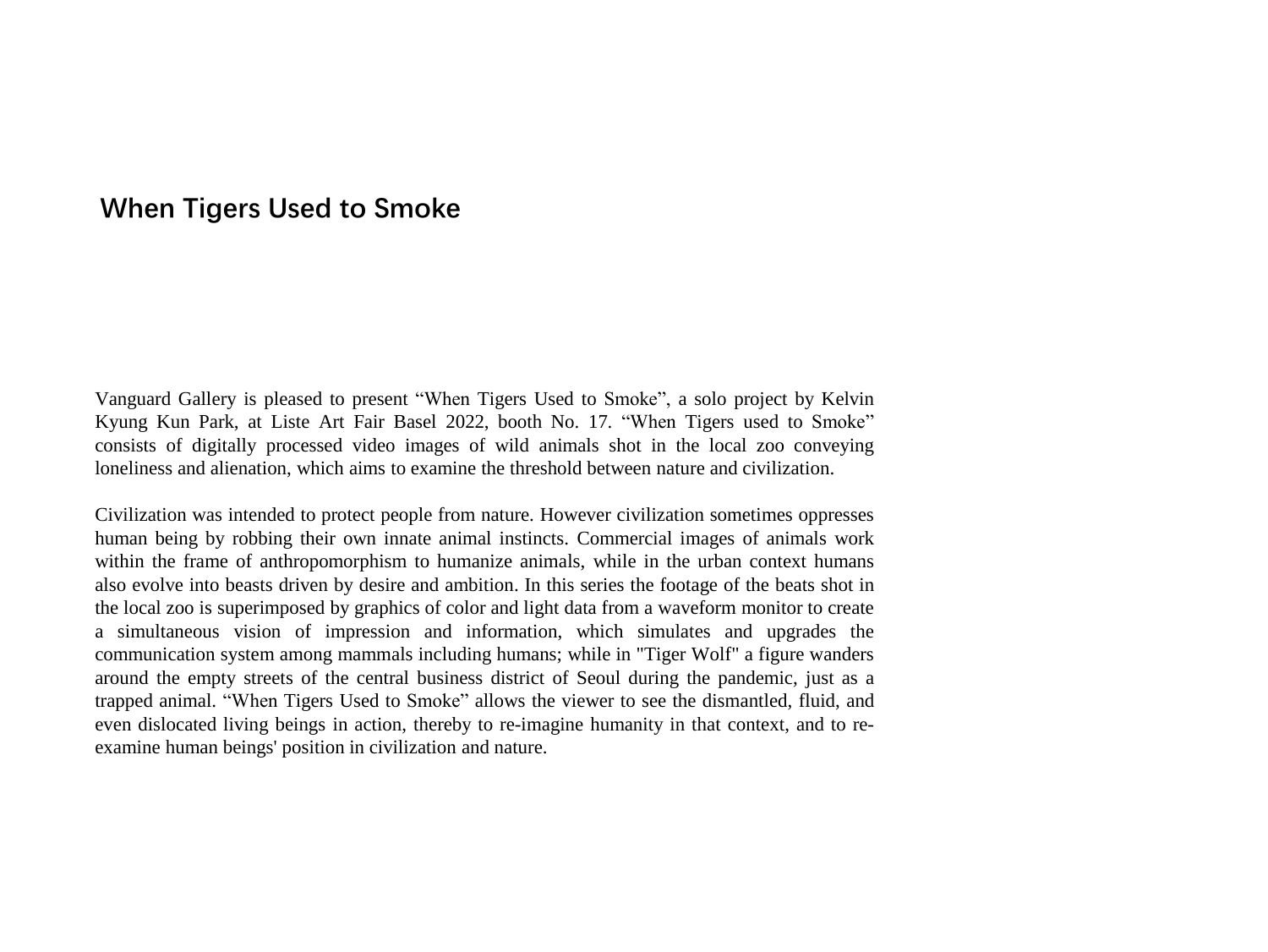

#### **When Tigers used to Smoke**

HD video, color | 6 min. 50 sec. | 5+1 AP | 2021

Vimeo clip: <https://vimeo.com/660957791>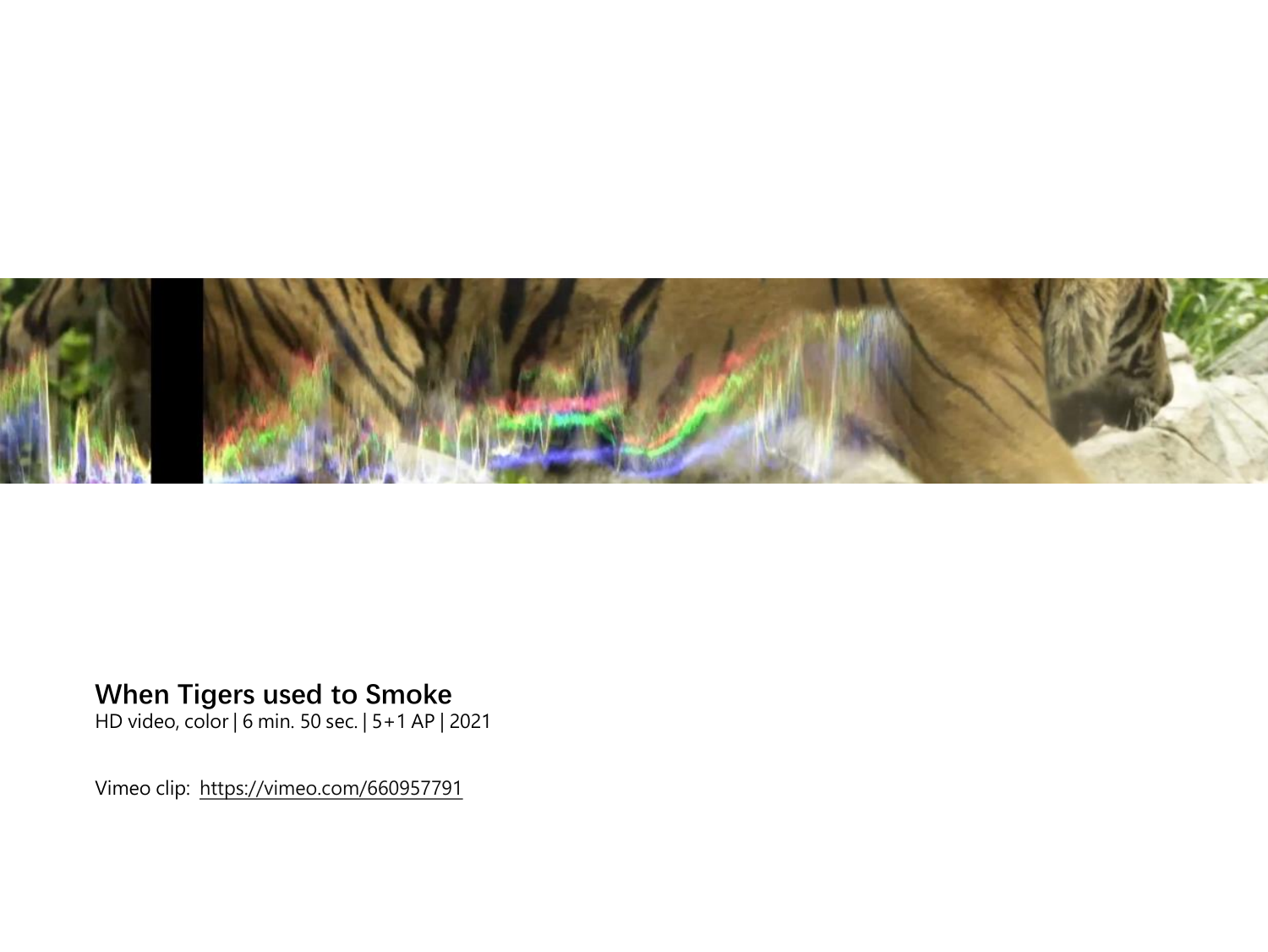

### **The Lion in Motion**

HD video, color 7 min. | 5+1 AP 2021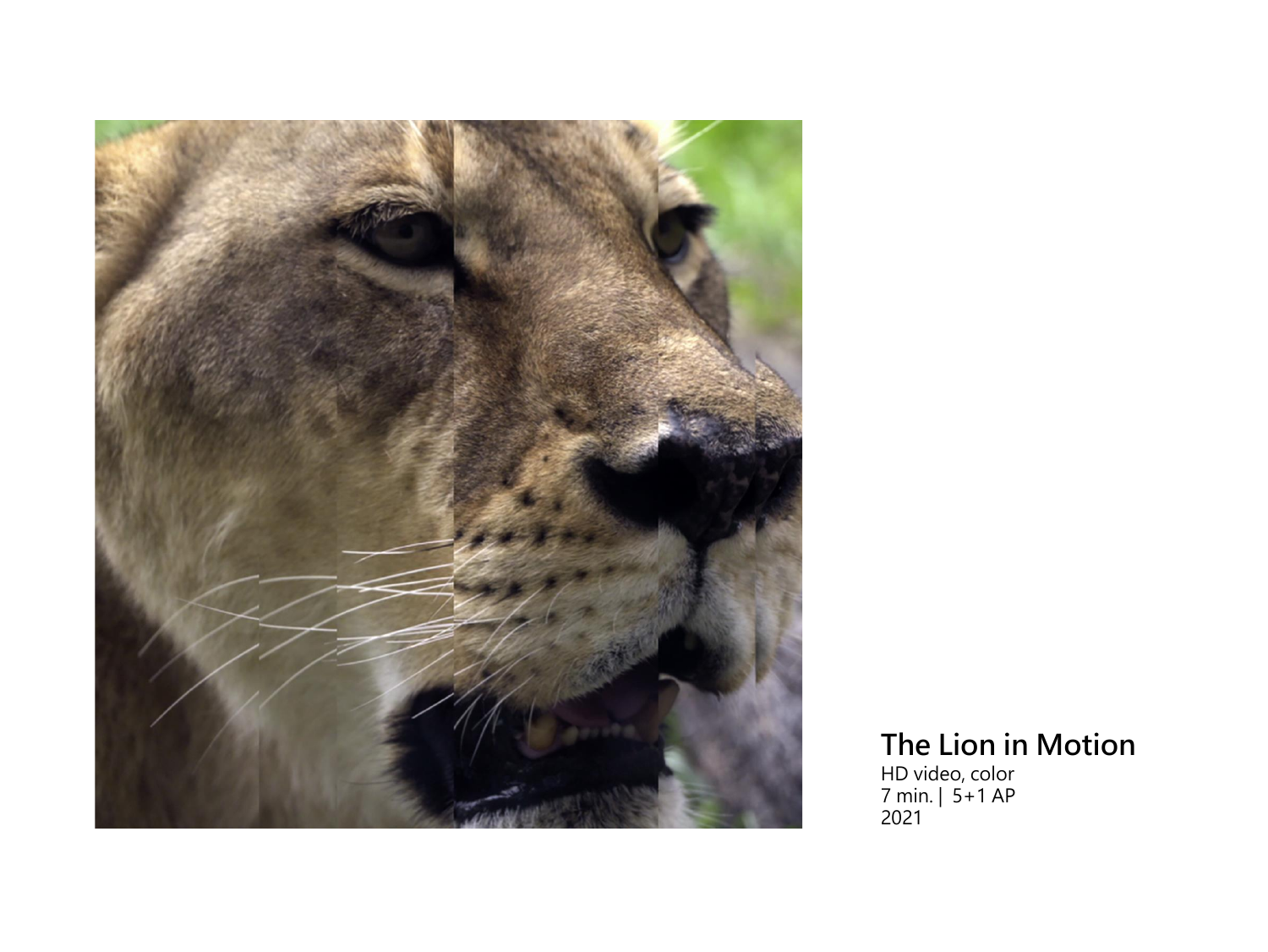

**Tiger Wolf**<br>4K video<br>7min 18 sec | 5+1 AP<br>2022